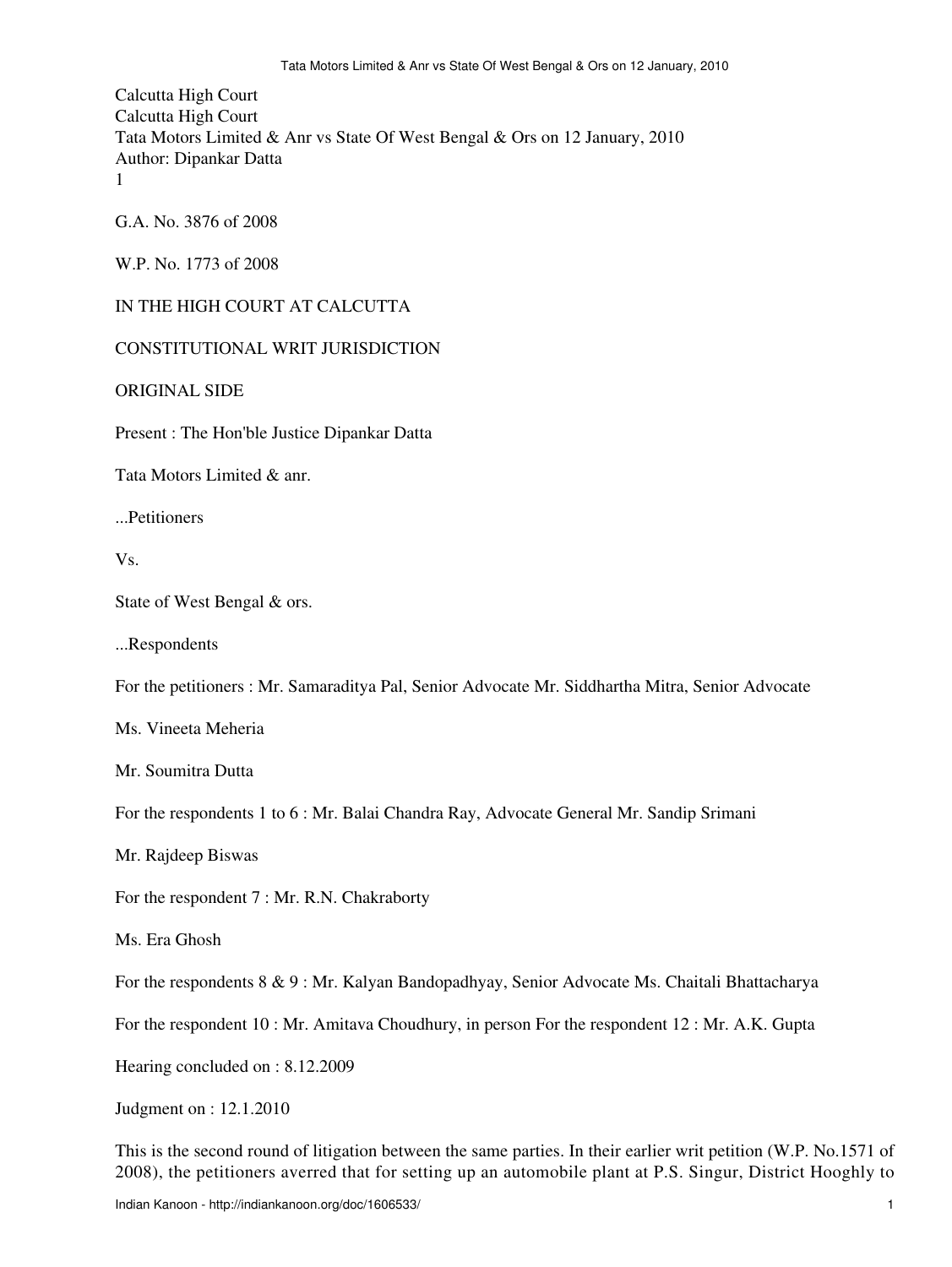manufacture a passenger vehicle (Nano) and sell it in India at a price of Rs.1,00,000/-, the first petitioner had entered into a Memorandum of Agreement 2

(hereafter the MOA) with the Government of West Bengal and the West Bengal Industrial Development Corporation (hereafter the Corporation). According to the petitioners, information provided to the Government of West Bengal and the Corporation relating to manufacture of 'Nano' and as contained in the MOA, inter alia, "is of a commercially confidential nature" and such information was imparted in confidence on the understanding that it would not be made public and that any disclosure contemplated would be subject to the provisions of Section 11 of the Right to Information Act, 2005 (hereafter the Act). It was claimed that if such information is made public, it would affect the economic and financial viability of the small car project at Singur, and would be of immense value and a boon to the competitors of the first petitioner in the automobile sector as it contained critical information regarding the costing involved in manufacturing 'Nano'. Apprehending harm to the competitive position of the first petitioner, a request had been made to the Government and the Corporation not to disclose any part of such information to any third party without its consent. It was further claimed that the Government by its letter dated 9th March, 2007 had confirmed that subject to the laws of the land and the Government's accountability to the legislature, it would endeavour to fulfil the request. Similar confirmation was given by the Corporation by its letter of even date. Thereafter, on 15th March, 2007, an indenture of lease was executed between the Corporation (lessor) and the first petitioner (lessee) for lease of land measuring more or less 997 acres located at Singur for a period of 90 years.

3

Grievance of the petitioners, as voiced in the petition, was that the information which the Government and the Corporation had confirmed would not be disclosed had been directed to be disclosed by an order passed by the State Chief Information Commissioner (hereafter the Chief Commissioner) dated 8th September, 2008.

By the said order, the Chief Commissioner, inter alia, directed as follows: "8.It is observed that the commission vide its letter No.262-WBIC/RTI/42/07 DATED 21.2.2007 requested the SPIO to clarify the reasons for which information as sought for by the applicant could not be disclosed u/s 8(1)(d). The Commission also summoned the SPIO to the Commission for the purpose of enquiry into the instant matter. When the SPIO appeared before the Commission on 17.7.2007 the Commission verbally advised the SPIO to furnish a written submission explaining why the information as sought comes under the exemption provision  $u/s \ 8(1)(d)$ .

9. Nothing however has been furnished so far.

10. Disclosure of the agreement signed between the TATA Motors and the Government or its agencies has become a matter of public debate in recent times.

11. Section 8(1)(d) stipulates that there shall be no obligation to give any citizen "Information including commercial confidence, trade secrets or intellectual property, the disclosure of which would harm the competitive position of a third party unless the competent authority is satisfied that larger public interest warrants the disclosure of such information""

12. The denial of disclosure by the public authority indicates that the contentious agreement either has some clause of commercial confidence or trade secrets or intellectual property or all of them which renders it exempt from disclosure.

13. The agreement for setting up an Industrial Project is unlikely to include something involving intellectual property.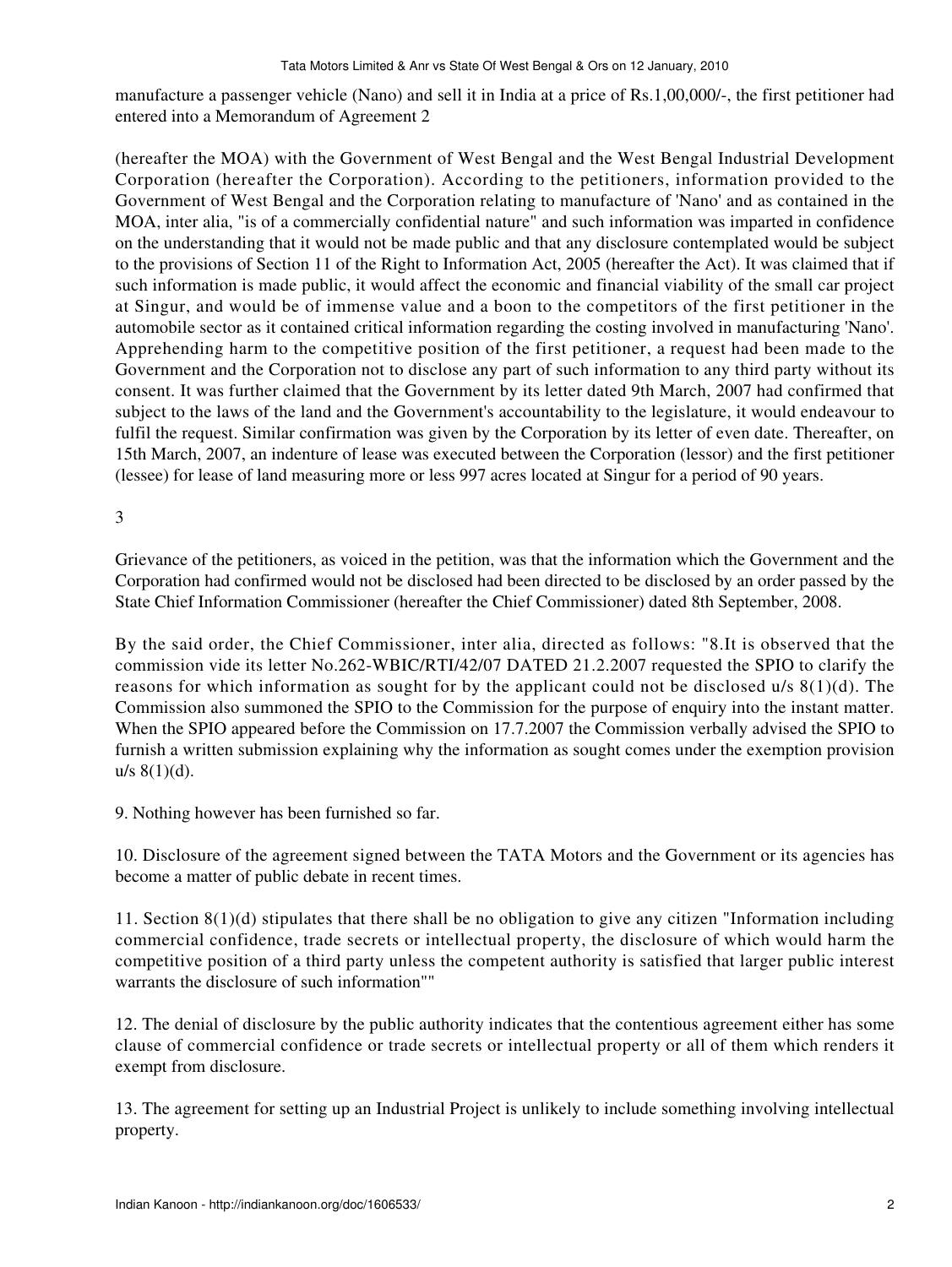14. The term trade secrets has been defined in Black's Law Dictionary as " A formula, process, device, or other business information that is kept confidential to maintain an advantage over competitors; informationincluding a formula, pattern,, compilation, program, device, method, technique, or process-that (1) derives independent economic value, actual or potential, from not being generally known or readily ascertainable by others who can obtain economic value from its disclosure or use, and (2) is the subject of reasonable efforts, under the circumstances, to maintain its secrecy".

15. It is also unlikely that such a clause should appear in a business agreement between the Government and a private enterprise. The term 4

commercial confidence has not been defined as such. But the word commercial is defined in the Shorter Oxford English Dictionary as something "pertaining to, or engaged in commerce. Interested in financial return rather than artistry; likely to make a profit; regarded as a mere matter of business".

16. But in absence of any reason or explanation from the public authority the Commission is unable to form an opinion as to the justification of denial of information. The Commission should not be expected to pass an order on presumption. The Commission therefore cannot agree with the public authority. Onus of proving the action taken by him is justified lies with the SPIO/public authority. The authority has not justified its action.

17. Rather, a business agreement of a government has some bearing with its finance which should be subjected to the scrutiny of the citizens at large. Moreover, it has been reported that the said agreement was read out in the meeting of the concerned Standing Committee of the State Legislature. The Government has not denied this report. This again attracts the proviso under Section 8(1) of the Act which states that "Provided that the information which cannot be denied to the Parliament or a State Legislature shall not be denied to a person."

18. Keeping larger public interest into consideration the Commission, therefore, orders that the said agreement between TATA Motors and the Government or its instrumentalities shall be made available in the public domain. The public authority shall, therefore, publish the said document in the website of the Public Authority and shall inform the appellants about such publication immediately. Copies of the said document such published shall be given to all the Complainants / Appellants immediately." This order formed the subject matter of challenge in that petition. I had the occasion to dispose of the earlier writ petition instituted by the petitioners by order dated 26th September, 2008. Operative portion thereof reads as follows : "Having regard to the order which is proposed to be passed, this Court considers it unnecessary to examine the issues raised by the petitioners that contents of Annexures I and II to the Memorandum of Agreement cannot be disclosed as the same are exempt under the provisions of the RTI Act, as well as the contentions urged by the respondent no.10 regarding the worth of the documents forming part of Annexure P-2 to the petition. Also, the Court having proceeded to decide the writ petition only on the point of non- compliance with provisions contained in Section 19(4) of the RTI Act, no opinion is expressed on merits of the other contentions urged by the parties. The writ petition succeeds. The order of the Information Commissioner impugned herein stands set aside. The Information Commissioner shall proceed to consider the appeals filed by the respondents 9 and 10 by putting the petitioners on notice and shall thereafter take an appropriate decision in accordance with law within eight weeks from date of receipt of a copy of this 5

order. It shall be open to the petitioners, the respondent no.10 as well as the other respondents to raise all such points which are available to them in law before the Information Commissioner."

In compliance with the said order, the Chief Commissioner put the petitioners as well as the information seekers i.e. the eighth to tenth respondents on notice. He was in the midst of hearing when the petitioners raised a preliminary issue. It was claimed that after the earlier writ petition was disposed of, certain subsequent developments took place as a result of which it became clear to the petitioners that it would not be possible to complete the project at Singur and start production. Ultimately, the first petitioner had taken a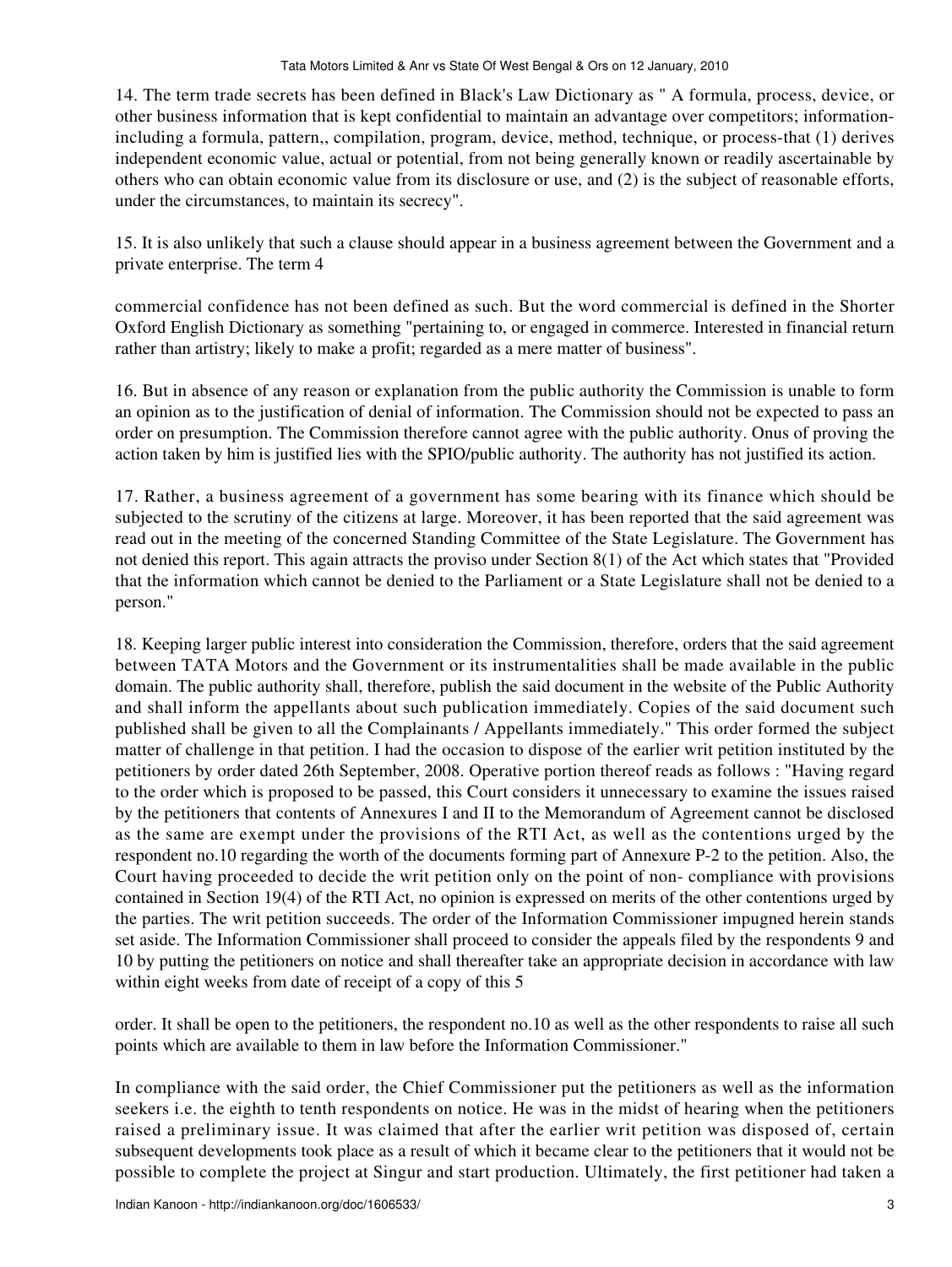decision to withdraw the project from Singur and to relocate the same to Sanand in Gujarat, where 1100 acres of land had been made available to it by the State Government of Gujarat. Since the ninth and tenth respondents had sought for disclosure of information relating to the MOA and the same together with the annexures were with regard to setting up of project at Singur, and a decision had been taken by the first petitioner to shift the project from Singur, they claimed that the MOA and its annexures lost efficacy, significance and relevance and, hence, the ninth and tenth respondents lost the locus standi to seek disclosure of the said MOA or the annexures thereto; consequently the Chief Commissioner lost the jurisdiction to hear and adjudicate the application/appeal in terms of order dated 26th September, 2008 passed by the Court. The preliminary issue regarding maintainability of the appeal/application before the Chief Commissioner was raised by the first petitioner without prejudice to its other rights and contentions and it reserved its right to make further submission regarding the information sought for after order is passed thereon. However, it is the grievance voiced by the petitioners in this petition that even before deciding the preliminary issue, on 19th November, 2008, the Chief Commissioner indicated that he would pass an order directing the Corporation to disclose the MOA and its annexures and to send the same to him in a sealed cover which, according to them, is without jurisdiction. Apprehending that service of notice and the present petition on the Chief Commissioner might encourage him to pass the interim order which he suggested he would pass on 19th 6

November, 2008, this petition was presented on 21st November, 2008 praying for, inter alia, the following main relief :

"b) A declaration do issue declaring that the proceedings initiated under 2434- WBIC/RTI/70/06-74/06-159/07 is illegal, null and void and no effect whatsoever; c) A writ of or in the nature of Mandamus do issue calling upon the Respondents and each one of them, their men, servants and/or agents to forthwith revoke, rescind, recall, cancel and set aside the proceedings initiated under 2434-WBIC/RTI/70/06-74/06-159/07; d) A writ of or in the nature of Prohibition do issue prohibiting the Respondents and each one of them, their men, servants and/or agents from proceeding any further in any manner whatsoever relating to the proceedings initiated under 2434-WBIC/RTI/70/06-74/06- 159/07 pending before the Respondent Information Commissioner; e) A writ of and/or in the nature of Certiorari do issue calling upon the Respondents and each one of them, their servants, agents or assign to forthwith certify and transmit before this Hon'ble Court all the records relating to the proceedings before the Respondent No.7 so that the same may be quashed and conscionable justice redeemed;" An application for amendment of the writ petition (G.A.No.3876 of 2008) has since been filed by the petitioners wherein they have annexed copy of order dated 20th November, 2008 passed by the Chief Commissioner. The same is extracted below: "2. Considered the written statement submitted by TATA Motors Ltd. and also considered the written statement submitted by Shri Amitava Chowdhury. The commission decided to give copies of such written statements to the opposing parties and invited further written arguments/statements, if any, by 24.11.08.

3. Shri Partha Chatterjee, Shri Partha Chattopadhyay and Shri Amitava Chowdhury also submitted before the Commission that larger public interest was involved in the disclosure of the MoA along with its annexures. On being invited, TATA Motors refused to make any further submission without going through the written statement made by Shri Amitava Chowdhury except what has been submitted by them in their written statement.

4. Representatives of the Government reiterated their earlier stand against such disclosure under Section  $8(1)(d)$  of the Act.

5. The Commission sought for clarification from the TATA Motors on the statement made by them in Para-23 regarding jurisdiction of the Commission to adjudicate the proceedings and in Para-24 about the locus standi of the information seekers to ask for disclosure of the said MoA or annexures thereto.

6. The Commission further directed MD, WBIDC to place before the Commission on November 24, 2008 full text of the agreement along with the enclosures in a sealed cover which will be resealed and handed over to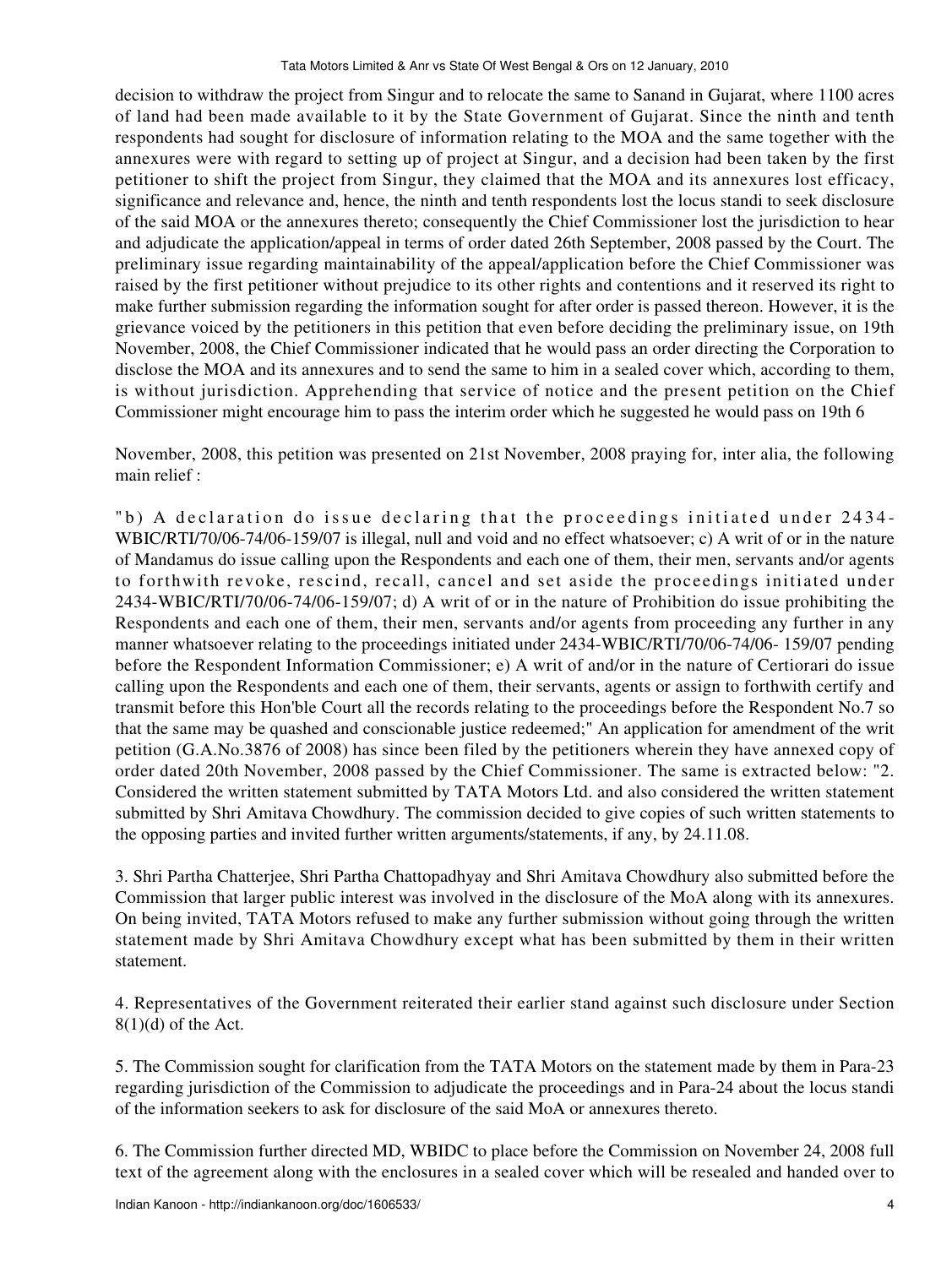him after inspection. This order is made in terms powers conferred on the Commission under Section 18(3) of RTI Act, 2005. Objection of TATA Motors on this issue was rejected.

7. Next date of hearing is fixed on 28.11.08 at 11.30 A.M. in the Conference Hall of the Commission. No separate notice will be issued in this regard." Mr. Pal, learned senior counsel appearing for the petitioners, raised the following points for consideration:

7

i. The project of manufacturing Nano now having being shifted from the State of West Bengal (Singur) to the State of Gujarat (Sanand), the State Information Commission of West Bengal has lost territorial jurisdiction in relation to the said project and the information seekers being the eighth to tenth respondents have no right to seek disclosure of the MOA and its annexures thereto;

ii. The Chief Commissioner was duty bound to dispose of the preliminary issue and erred in not doing so but purported to exercise further jurisdiction in relation to the main dispute, which is absolutely unjustified and unauthorised;

iii. The State Information Commission has not been validly constituted in terms of Section 15 of the Act and, therefore, proceedings conducted by the Chief Commissioner are without authority of law and hence inoperative;

iv. Annexures 1 and 2 to the MOA cannot be disclosed to the eighth to tenth respondents since disclosure of the same is exempt in terms of Section  $8(1)(d)$  of the Act;

v. No valid proceedings are pending before the Chief Commissioner at the instance of the eighth respondent. The appeal and the application filed by the ninth and tenth respondents respectively before the State Information Commission are also not maintainable in law. Elaborating on this point, it was submitted that the eighth respondent had sought for information on 12th October, 2006 but his prayer was refused. He did not prefer any appeal against the order of refusal. Hence he has no right of audience before the State Information Commission. That apart, the ninth and the tenth respondents could not have approached the State Information Commission direct without preferring an appeal as provided by Section 19(1) of the Act. Only if an appeal preferred under 8

Section 19 (1) of the Act is rejected would a second appeal, in terms of provisions contained in Section 19(3) thereof, lie before the State Information Commission. These points were not raised before the Court on the earlier occasion due to inadvertence and it proceeded to pass an order, obviously by mistake, directing the Chief Commissioner to decide the appeal/application of the eighth to tenth respondents though he had no authority in this regard. It is within the inherent power of the High Court exercising writ jurisdiction to review an order passed by it on a mistake as to jurisdiction and appropriate orders ought to be passed to rectify the error that has crept in;

vi. Disclosure of the details mentioned in the annexures to the MOA to the public would result in revealing the cost structure of NANO. Cost structure of NANO is a trade secret and commercial confidential information;

vii. When trade secret is an independent annexure to an agreement, the annexure can be severed and only the agreement can be furnished and has in fact been disclosed on the website of the Corporation and, therefore, there is no justification for the information seekers to claim disclosure of material that is exempt under the Act; and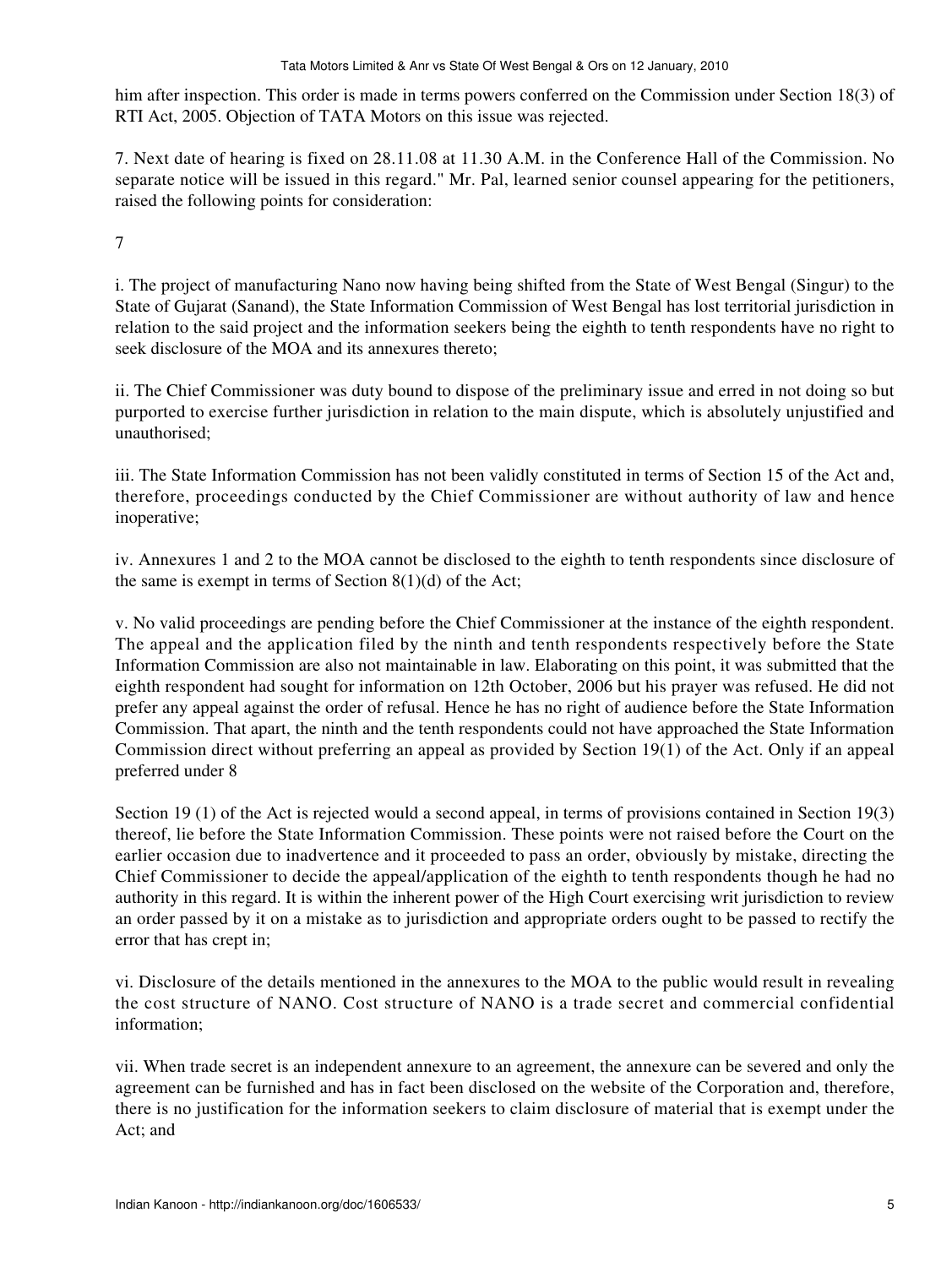viii. There was no contract or agreement between the petitioner and the State Government or the Corporation when the requests were made and the MOA by reason of supervening events has come to an end and stands frustrated under Section 56 of the Contract Act. The information seekers therefore have no right to seek information in respect of the MOA.

In course of argument, Mr. Pal relied on the application for amendment to contend that certain provisions of the Act are ultra vires the Constitution. 9

However, having regard to the limited scope of judicial review on the present petition, I did not consider it necessary to call upon the respondents to file counter affidavit in respect thereof. I make it clear that I have not decided the issue of constitutional invalidity urged by Mr. Pal and that it would be open to the petitioners to urge such issue in an appropriate proceeding, if instituted according to law.

Mr. Amitava Choudhury, the tenth respondent, appearing in person contended by referring to provisions contained in Section 18 of the Act that his complaint submitted before the State Information Commission, directed against refusal of the State Public Information Officer to give him access to information sought for, is maintainable in law. According to him, the Act contemplates a dual remedy to an information seeker if he is denied information on his application under Section 6 thereof. He may either lodge a complaint under Section 18(1) of the Act before the State Information Commission or prefer an appeal before the first appellate authority under Section 18(1) thereof. In case the latter forum is approached and the grievance is not redressed, remedy lies in filing a second appeal by invoking the provisions of Section 19(3). In his wisdom, he had preferred to avail the remedy provided by Section 18 and, therefore, the State Information Commission did not act contrary to law and without jurisdiction in entertaining his complaint.

On the merits of the writ petition, he submitted that the contentions of Mr. Pal lack substance. Mere shifting of the factory for manufacturing 'Nano' to Sanand, Gujarat is not a valid ground to deny access to information that he had asked for. The petitioners may not be interested any further in setting up the factory at Singur but that would not preclude an information seeker like him to have access to the terms and conditions based whereon the Government decided to extend benefits to them. That apart, the Chief Commissioner had not decided any point and there is actually no reason for the petitioners to feel aggrieved. He, accordingly, prayed for dismissal of the writ petition.

Mr. Bandopadhyay, learned senior counsel appearing for the eighth and ninth respondents contended that the present petition has been filed in gross abuse of the process of 10

Court as also of law. According to him, the writ petition is barred by res judicata and/or analogous principles.

Next, it was argued by him that the petitioners having appeared before the Chief Commissioner and filed written arguments, they submitted to his jurisdiction. On the earlier occasion, the petitioners had complained before the Court that they had not been afforded opportunity of hearing. Now that the Court had directed the Chief Commissioner to pass appropriate order upon hearing the petitioners, they cannot turn around and complain that the Chief Commissioner has no authority to decide.

On the question of non-filing of appeal by the eighth and ninth respondents before the Chief Commissioner, he submitted that in the event the State Public Information Officer declined to disclose information as sought for it would be open to the information seeker, instead of preferring first appeal as is provided under the Act in terms of Section 19, to lodge a complaint before the State Information Commission under Section 18 thereof and exercise of jurisdiction by the Chief Commissioner on receipt of such complaint cannot be said to be without authority. He referred to paragraph 50 of the writ petition to contend that the petitioners have no cause of action to move the writ petition. The Chief Commissioner had only called for the MOA together with its annexures for the purpose of satisfying himself as to whether any part of it or the whole of it is exempt from disclosure under Section 8(1)(d) of the Act or not. The authority of the State Information Commission to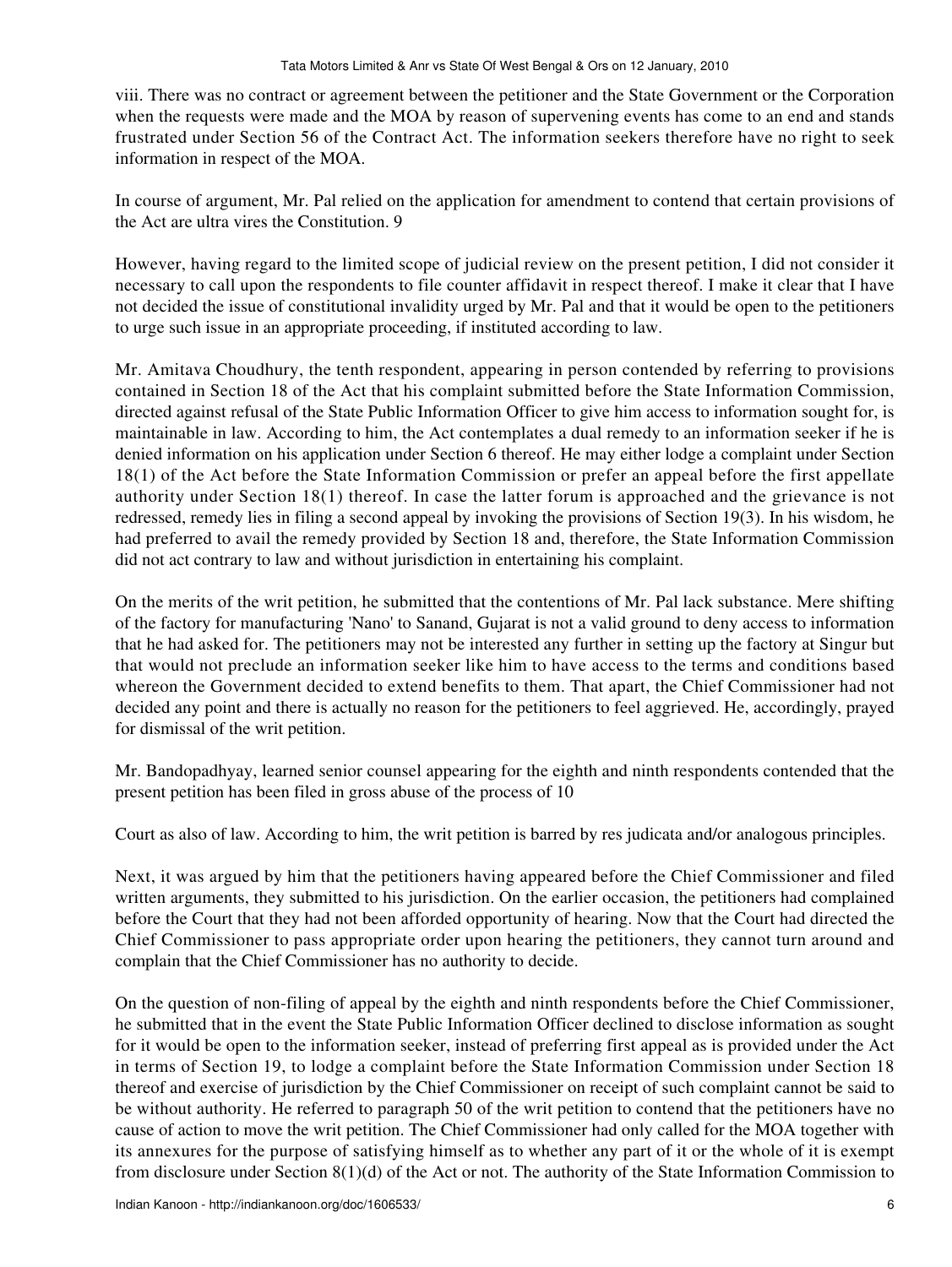call for documents in terms of provisions contained in Section 18(3) of the Act is unquestionable. Since the petitioners had not approached the Court with clean hands, he urged that they were not entitled to any relief. Countering the submission of Mr. Pal that the State Information Commission has not been validly constituted, he contended that it is not the mandatory requirement of the statute to include in the Commission any State Information Commissioner. The word "shall" in Section 15(2) is not mandatory. It has to be read as "may" and Section 15(2) is a directory provision enabling the State to include within the body of the State Information Commission one or more than one but not in excess of 10 (ten) State Information Commissioners. 11

He then referred to the provisions contained in Article 324 of the Constitution regarding constitution of the Election Commission and contended that for a substantial period of time Election Commission in India comprised of only the Chief Election Commissioner. Therefore, on the same analogy, constitution of the State Information Commission with the Chief Commissioner as the sole member cannot be treated invalid.

In support of his submissions that the word "shall" in Section 15 of the Act ought to be read as "may", reliance was placed by Mr. Bandopadhyay on the decisions reported in (2007) 8 SCC 338 : Dhampur Sugar Mills Ltd. vs. State of U.P., (2004) 8 SCC 402 : U.P. State Electricity Board vs. Shiv Mohan Singh, (1989) 1 SCC 1 : Amal Chandra Dutt vs. Second Additional District Judge and ors. and AIR 1980 SC 354 : Ebrahim Suleiman Sait vs. M.C. Mohammed and ano. On the point of res judicata and more particularly attraction of Explanation IV, Section 11 of the Code of Civil Procedure, he relied on the decisions reported in (2005) 6 SCC 751 : State of Maharashtra & ano. vs. R.S. Bhonde & ors., AIR 2004 SC 3491 : Meher Rusi Dalal vs. Union of India & ors., JT 1998 (7) SC 404 and AIR 1987 (4) SCC 585 : Kamlabai & ors. vs. Mangilal Dulichand Mantri.

He finally urged that the petitioners by their conduct have manifested dilatory tactics and it is clear that they intend to stall the proceedings pending before the State Information Commission at any cost. The petition, according to him, is not bonafide and must be dismissed with exemplary costs.

Mr. Chakraborty, learned counsel representing the Chief Commissioner, the seventh respondent, contended that he had proceeded to hear and decide the appeal/application filed by the ninth and tenth respondents strictly in accordance with the directions issued by this Court on the earlier occasion. Although the order dated 8th September, 2008 of the Chief Commissioner was under challenge in the earlier writ petition of the petitioners, no point of objection regarding the authority of the Chief Commissioner to decide the issue was raised and such point was also not raised before him by the petitioners. They had also not objected to maintainability of the appeal/application filed by the ninth and tenth respondents before the State Information Commission, or the presence of the eighth respondent despite the fact that he did not question 12

the order of the State Public Information Officer of the Corporation refusing his prayer for disclosure of information. The only point the petitioners called upon the Chief Commissioner to decide was in relation to subsistence of the right of the information seekers to claim disclosure of the annexures to the MOA despite the decision taken by them to discontinue manufacturing activities at Singur and to relocate the factory at Sanand. The Chief Commissioner by not giving his decision on such preliminary issue and by passing the order dated 20th November, 2009 calling for the MOA and the annexures thereto had not subjected the petitioners to any legal wrong. It is only an interim order passed in aid of the final relief and the same not being perverse, he urged that the Writ Court's interference in the present case is not at all called for. I may, however, place on record that Mr. Chakraborty did not advance any argument of worth with regard to constitution of the State Information Commission and left it to the Court to decide.

In course of hearing Mr. Pal in reply, I called upon him to place before me the annexures to the MOA which, according to the petitioners, contains materials relating to commercial confidence and trade secret. The direction was complied with, without handing over copies to the respondents. I had the occasion to peruse the same. Predominantly, the documents bore arithmetical figures reached on calculations. Annexure - 1 related to certain benefits which the Government of Uttarakhand had extended to the petitioners while annexure - 2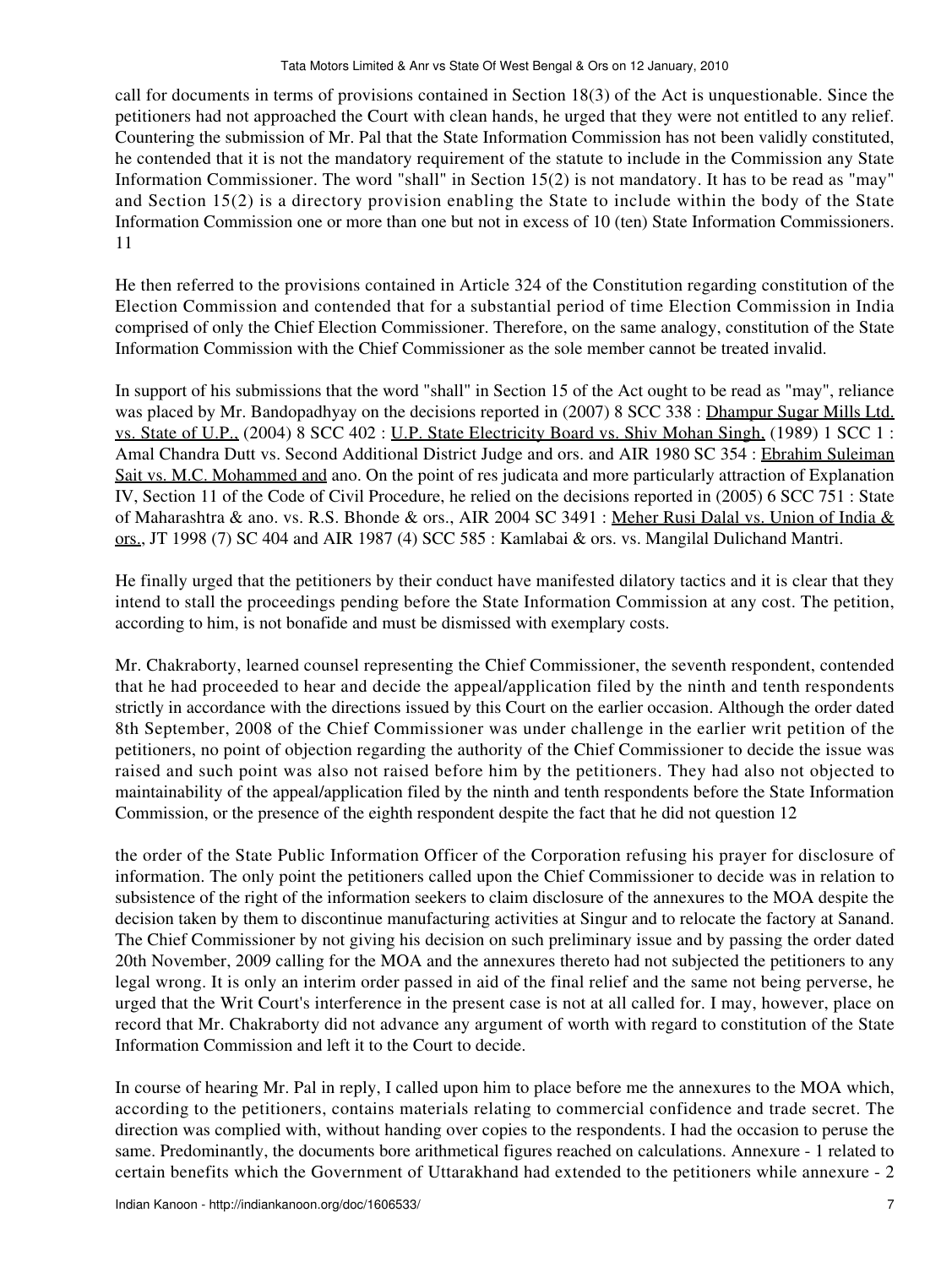related to the factory at Singur. Finding it difficult to understand contents of annexure - 2, I admitted my failure whereupon Mr. Pal offered assistance of a representative of the first petitioner to explain how the cost price of 'Nano' could be worked out from those figures. The said representative tried to explain without being audible to the respondents' counsel. After hearing him, it transpired that not the whole of annexure - 2 could be withheld. Accordingly, by order dated 20.8.2009, I directed that in course of 5th August, 2009, the petitioner shall provide to the eighth to tenth respondents copy of Annexure 2 to the MOA between the petitioners, the State and the Corporation without being obliged to furnish the figures of number of cars mentioned in clause 3 as well as the amount in crores mentioned in the right side column of the summary. The order was duly complied with. However, on the next date of hearing, Mr. Bandopadhyay expressed his 13

inability to advance any argument of worth without having the complete entries of annexure 2. The tenth respondent despite notice did not appear.

None had appeared for the State respondents at any stage of this proceeding. The version of the State on the contentious issues was thus not made available. Having heard Mr. Pal, Mr. Bandopadhyay, Mr. Choudhury, Mr. Chakraborty, and Mr. Gupta, I reserved judgment on 20th August, 2009.

While preparing the judgment, I considered it necessary to defer its delivery and hear the learned Advocate General for the State of West Bengal on interpretation of Section 15 of the Act. I disclosed the reason for this in Court. To my mind, the argument advanced by Mr. Pal to the effect that the State Information Commission had not been duly constituted seemed acceptable and, as a sequel, consequences were bound to follow.

By order dated 17th November, 2009, I recalled the order reserving judgment and directed listing of the petition on 24th November, 2009 to hear Mr. Balai Chandra Ray, the learned Advocate General. On 1st December, 2009, he submitted that Mr. Sujit Sarkar, a retired officer of the Indian Police Service, has since been inducted in the State Information Commission as State Information Commissioner upon necessary approval being granted by His Excellency, the Governor of West Bengal. It was notified vide notification no.865-PAR(AR) dated 17th November, 2009 and that the Court may now proceed to decide the issue raised bearing in mind such subsequent development.

Mr. Pal, however, cited the decision reported in AIR 1964 SC 993 : Arjun Singh vs. Mohindra Kumar and relied on a portion of paragraph 20 reading thus: "20. \*\*\*Where, the hearing is completed the parties have no further rights or privileges in the matter and it is only for the convenience of the Court that Order XX Rule 1 permits judgment to be delivered after interval after the hearing is completed. It would, therefore, follow that after the stage contemplated by Order IX. Rule 7 is passed the next stage is only the passing of a decree which on the terms of Order IX. Rule 6 the Court is competent to pass. And then follows the remedy of the party to have that decree set aside by application under Order IX. Rule 13. There is thus no hiatus between the two stages of reservation of judgment and pronouncing the judgment so as to make it necessary for the Court to afford to the party the remedy of getting orders passed on the lines of Order IX. Rule 7.\*\*\*" 14

We are, therefore, of the opinion that the Civil Judge was not competent to entertain the application dated May 31, 1958 purporting to be under Order IX. Rule 7 and that consequently the reasons given in the order passed would not be res judicata to bar the hearing of the petition undo Order IX. Rule 13 filed by the appellant." It was, however, with some amount of hesitation he argued that the Court would not be justified in taking note of events and developments subsequent to reservation of judgment and prior to pronouncement thereof.

Upon hearing the parties and considering the materials on record, it appears to this Court that the following issues arise for determination:

1. Whether the writ petition is barred by res judicata and/or analogous principles?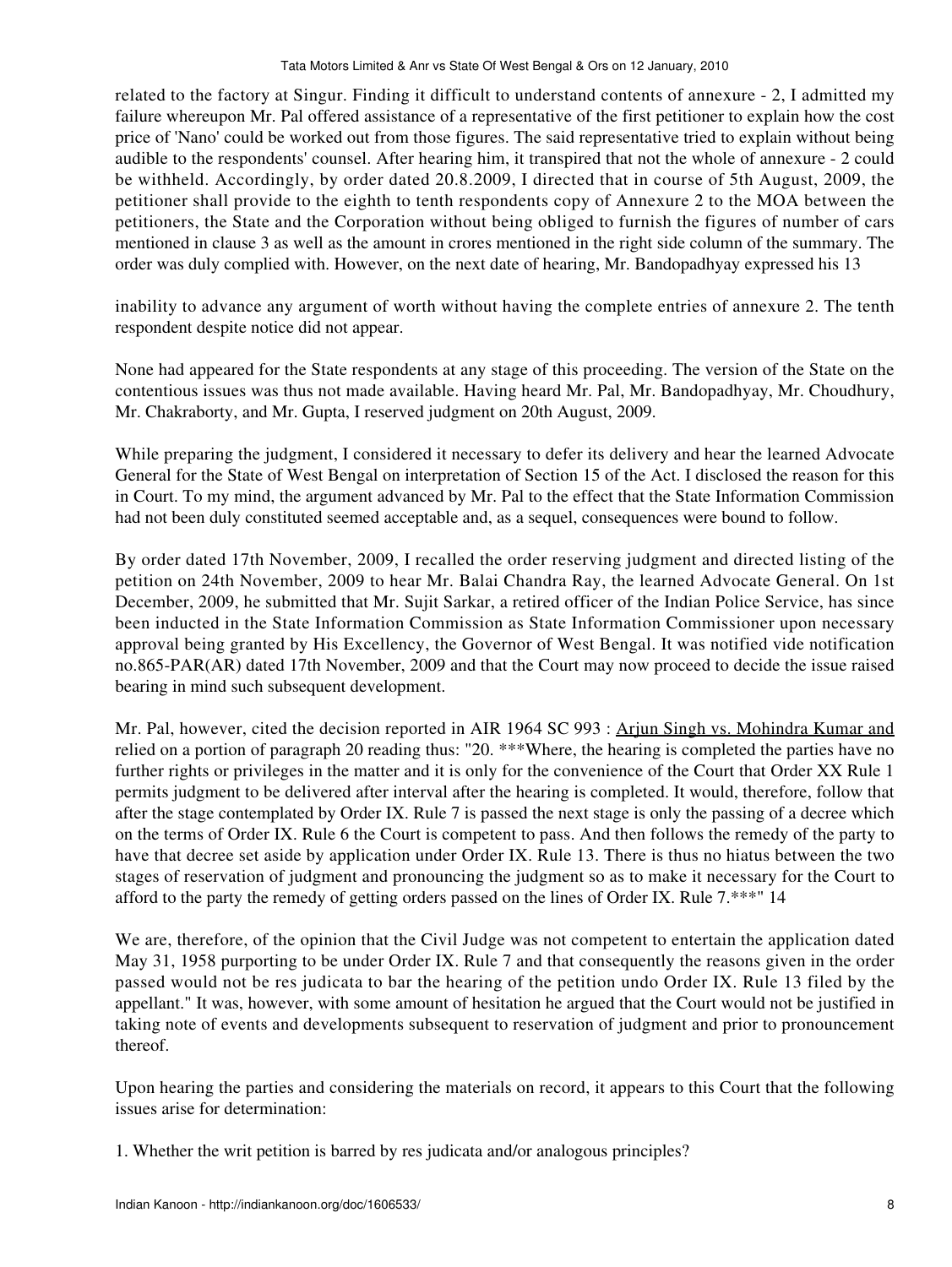2. Whether the word "shall" in sub-section (2) of Section 15 of the Act ought to be read as "may", as contended by Mr. Bandopadhyay?

3. Whether the State Information Commission has been validly constituted in terms of provisions contained in Section 15 of the Act?

4. Whether the eighth respondent ought to be extended right of audience by the State Information Commission?

5. Whether the appeal/complaint filed by the ninth and the tenth respondents before the State Information Commission maintainable?

6. Is the preliminary issue raised by the petitioners, based on re-location of the factory at Sanand, valid?

7. Whether the Chief Commissioner was justified in calling upon the petitioners to produce before him the annexures to the MOA before deciding the preliminary issue?

8. Is the claim of the petitioners claiming exemption from disclosure of annexures 1 and 2 to the MOA executed by and between the parties valid?

9. To what relief the petitioners are entitled on facts and in the circumstances? Issue No.1

It appears from a bare perusal of order dated 26th September, 2008 (extracted supra) that while setting aside the order of the Chief Commissioner dated 8th September, 2008, I directed him 15

to consider the appeals filed by the ninth and tenth respondents (Sri Partha Chattopadhyay and Sri Amitava Chowdhury) by putting the petitioners on notice and to take an appropriate decision in accordance with law within eight weeks from date of receipt of copy thereof. It was clarified that all the interested parties would have the liberty to raise all points that are available to them in law before the Chief Commissioner. I allowed the writ petition considering the point of non- compliance with provisions contained in Section 19(4) of the Act. No opinion was expressed on merits of the other contentions urged by the parties and, consequently, I refrained from examining the issue raised by the petitioners that the contents of annexures 1 and 2 to the MOA cannot be disclosed since the same attract the exemption clause as contained in Section 8(1)(d) of the Act.

It admits of no doubt that I decided only one point and decision on the other points, urged by the parties, was left open for being urged before the Chief Commissioner. There being no decision on merits on the other points, the bar of res judicata is not attracted. That apart, having regard to the contention raised before me now that the State Information Commission has not been validly constituted and, therefore, the Chief Commissioner has no jurisdiction to decide the appeal filed by the ninth respondent under Section 19 of the Act and the application (complaint) filed by the tenth respondent under Section 18 thereof, I find no force in the submission of Mr. Bandopadhyay that the present petition is barred by res judicata and/or analogous principles. Once an objection touching the competence of a quasi-judicial authority to decide contentious issues is voiced, it primarily is a challenge to the jurisdiction of such authority. An objection regarding inherent lack of jurisdiction to decide is worthy of being raised at any stage in course of proceedings before such authority and also before a superior forum, bonafide, and res judicata or analogous principles would not be attracted in such case. The authorities cited by him have been duly considered. The ratio laid down therein is of no assistance to him, on the face of the order dated 26th September, 2008. The objection thus stands overruled. The issue is answered accordingly. 16

Issue No.2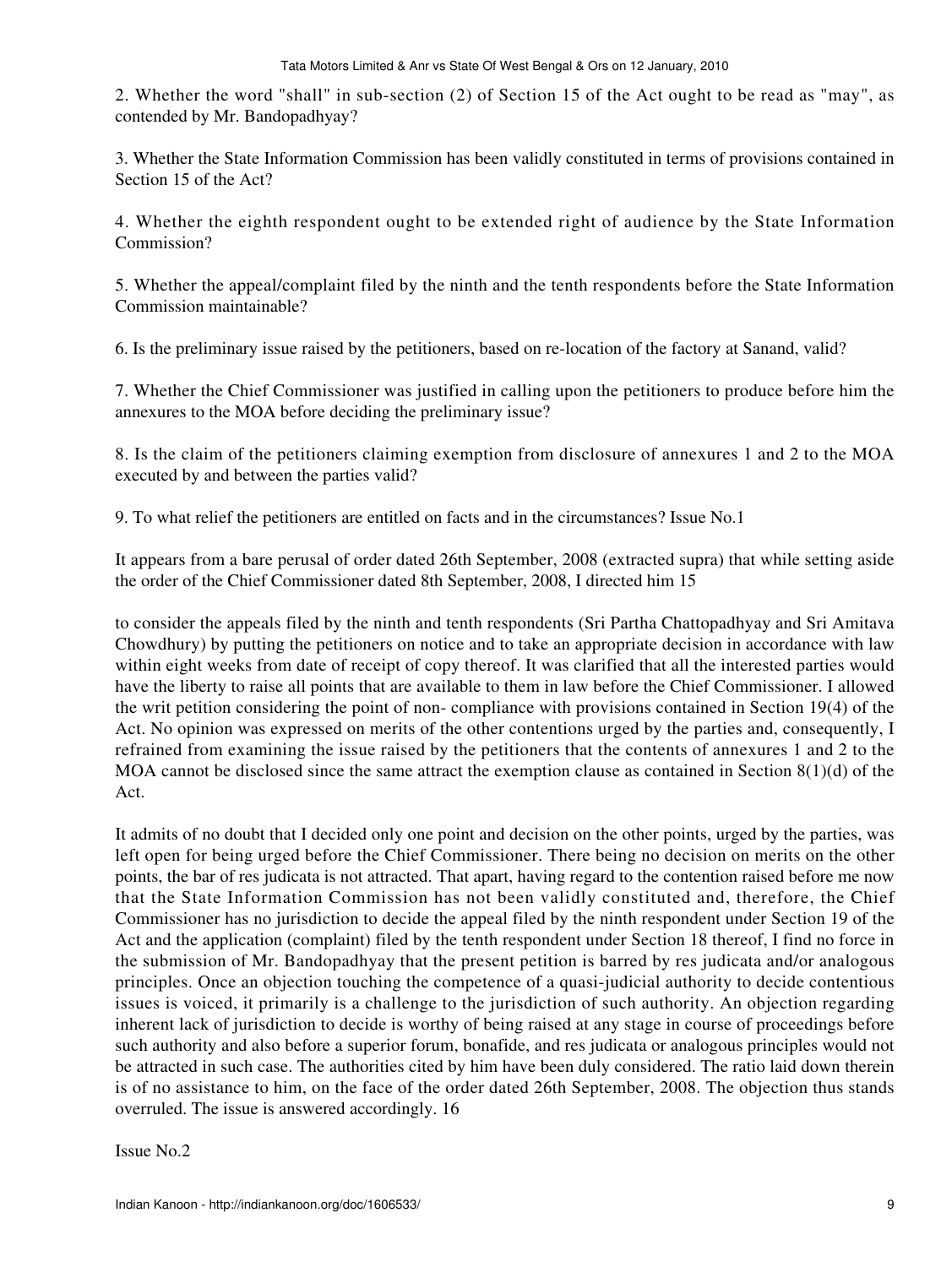For the purpose of deciding this issue, Section 15 of the Act is required to be read. It provides as follows:

'15. Constitution of State Information Commission.--(1) Every State Government shall, by notification in the Official Gazette, constitute a body to be known as the ................................ (name of the State) Information Commission to exercise the powers conferred on, and to perform the functions assigned to, it under this Act.

(2) The State Information Commission shall consist of--

(a) the State Chief Information Commissioner, and

(b) such number of State Information Commissioners, not exceeding ten, as may be deemed necessary.

(3) The State Chief Information Commissioner and the State Information Commissioners shall be appointed by the Governor on the recommendation of a committee consisting of-- (i) the Chief Minister, who shall be the Chairperson of the committee; (ii) the Leader of Opposition in the Legislative Assembly; and (iii) a Cabinet Minister to be nominated by the Chief Minister. Explanation.--For the purposes of removal of doubts, it is hereby declared that where the Leader of Opposition in the Legislative Assembly has not been recognised as such, the Leader of the single largest group in opposition of the Government in the Legislative Assembly shall be deemed to be the Leader of Opposition. (4) The general superintendence, direction and management of the affairs of the State Information Commission shall vest in the State Chief Information Commissioner who shall be assisted by the State Information Commissioners and may exercise all such powers and do all such acts and things which may be exercised or done by the State Information Commission autonomously without being subjected to directions by any other authority under this Act.

(5) The State Chief Information Commissioner and the State Information Commissioners shall be persons of eminence in public life with wide knowledge and experience in law, science and technology, social service, management, journalism, mass media or administration and governance.

(6) The State Chief Information Commissioner or a State Information Commissioner shall not be a Member of Parliament or Member of the Legislature of any State or Union Territory, as the case may be, or hold any other office of profit or connected with any political party or carrying on any business or pursuing any profession.

(7) The headquarters of the State Information Commission shall be at such place in the State as the State Government may, by notification in the Official Gazette, specify and the State Information Commission may, with the previous approval of the State Government, establish offices at other places in the State."

It follows from the above that the State Information Commission constituted by the State Government, by notification in the Official Gazette, must be a body consisting of (i) the State Chief Information Commissioner and (ii) any number of State Information Commissioners as may be necessary, but not in excess of 10 (ten).

It was not disputed before me by Mr. Chakraborty that the State Information Commission while passing the order impugned herein did not comprise of at least 2 (two) members viz. the 17

Chief Commissioner and a State Information Commissioner. Instead, the order appears to have been made by the Chief Commissioner.

Mr. Ray, in course of his short but precise submissions, conceded that the State Information Commission ought to comprise of the Chief Commissioner and at least one State Information Commissioner.

One of the important tests that is employed in order to determine whether a provision is mandatory or directory in character is to consider whether the non-compliance of a particular provision would cause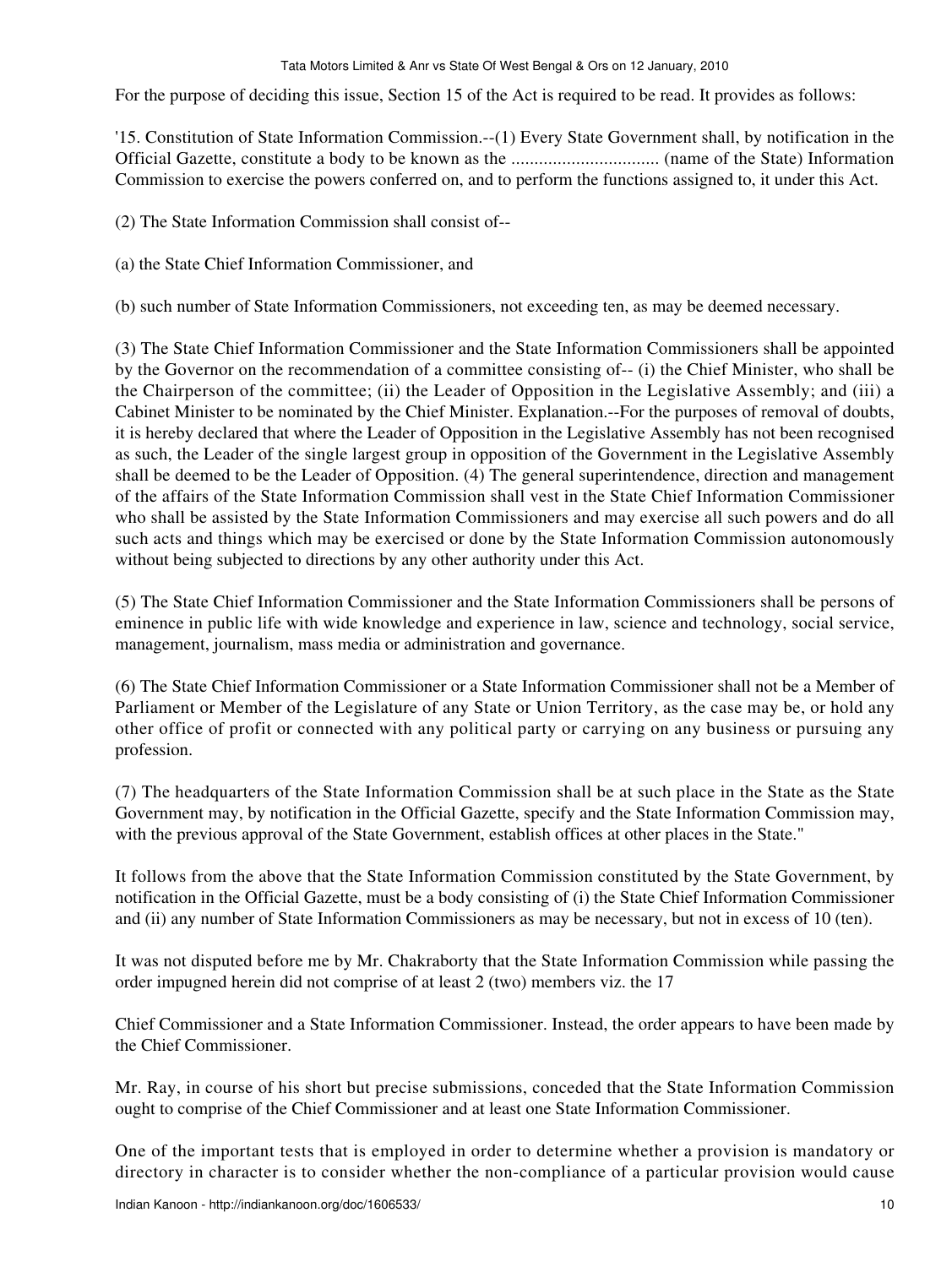injustice or inconvenience and, if it does, the Court would say that the provision must be complied with and that it is obligatory in its character. Applying such test, contention of Mr. Bandopadhyay that the expression "shall" in sub- section (2) of Section 15 of the Act must be read as "may" is unworthy of acceptance. The expression "shall" has been used in sub-sections  $(1)$ ,  $(2)$ ,  $(3)$ ,  $(4)$ ,  $(5)$  and  $(6)$  of Section 15 whereas the expression "may" has been used in sub-sections (4) and (7) thereof. Reading the statutory provision as it is, it is difficult to accept that the word "shall" in sub-section (2) must be read as "may".

It appears to be the legislative intent that the State Information Commission upon being constituted would function on the basis of collective opinion of its members in the sense that there must be at least one State Information Commissioner apart from the Chief Commissioner. Any other meaning would render the provisions nugatory.

In the event "shall" in sub-section (2) is read as "may", there is no reason as to why "shall" in sub-section (1) may not, in like manner, be read as "may" and if so read, the State Government would enjoy the privilege of not being under any obligation to appoint a State Information Commission at all. That is not the object of the statute.

Similarly, if "shall" in sub-section (3) is read as "may", the members to comprise the State Information Commission may not be appointed in the manner directed. That would result in utter confusion.

I hold that the aim and object of the statute would be clearly defeated if the statutory mandate to constitute the State Commission in the manner prescribed is not strictly observed. 18

Reference to Article 324 by Mr. Bandopadhyay is inapposite. Provisions contained in clause (2) thereof are clear. The Election Commission shall consist of the Chief Election Commissioner and such number of other Election Commissioners, if any, as the President may from time to time fix. The language of the statute permits non-appointment of any Election Commissioner at any given point of time. The expressions "such number" and "if any" are significant, not to be found in Section 15(2) of the Act.

I have, therefore, no hesitation to overrule Mr. Bandopadhyay's contention that the word "shall" used in sub-section (2) of Section 15 of the Act must be read as "may". The issue is answered accordingly.

Issue no.3

Till 16th November, 2009, the State Information Commission consisted of only the Chief Commissioner. It appears from the notification produced in Court on 24th November, 2009 that Mr. Sarkar has been inducted as State Information Commissioner with effect from 17th November, 2009. Having regard to my discussion in respect of the preceding issue to the effect that the State Information Commission must consist of the Chief Commissioner and at least one State Information Commissioner, the State Information Commission with the appointment of Mr. Sarkar can now be treated to have requisite number of members. But in order to function as the State Information Commission in terms of the provisions of the Act, there is one requirement prescribed by the statute which has not been followed.

On 17th November, 2009, a notification has been issued conveying appointment of Mr. Sarkar as State Information Commissioner. However, no notification in the Official Gazette in respect of constitution of the State Information Commission with at least two members (the Chief Commissioner and at least one State Information Commissioner) has been produced in Court. The statutory mandate [see section 15(1) of the Act] is that a State Information Commission shall be constituted by notification in the Official Gazette. So long as such gazette notification is not published notifying due constitution of the West Bengal State Information Commission, it is not entitled to function. It is only after publication of such gazette notification in terms of Section 19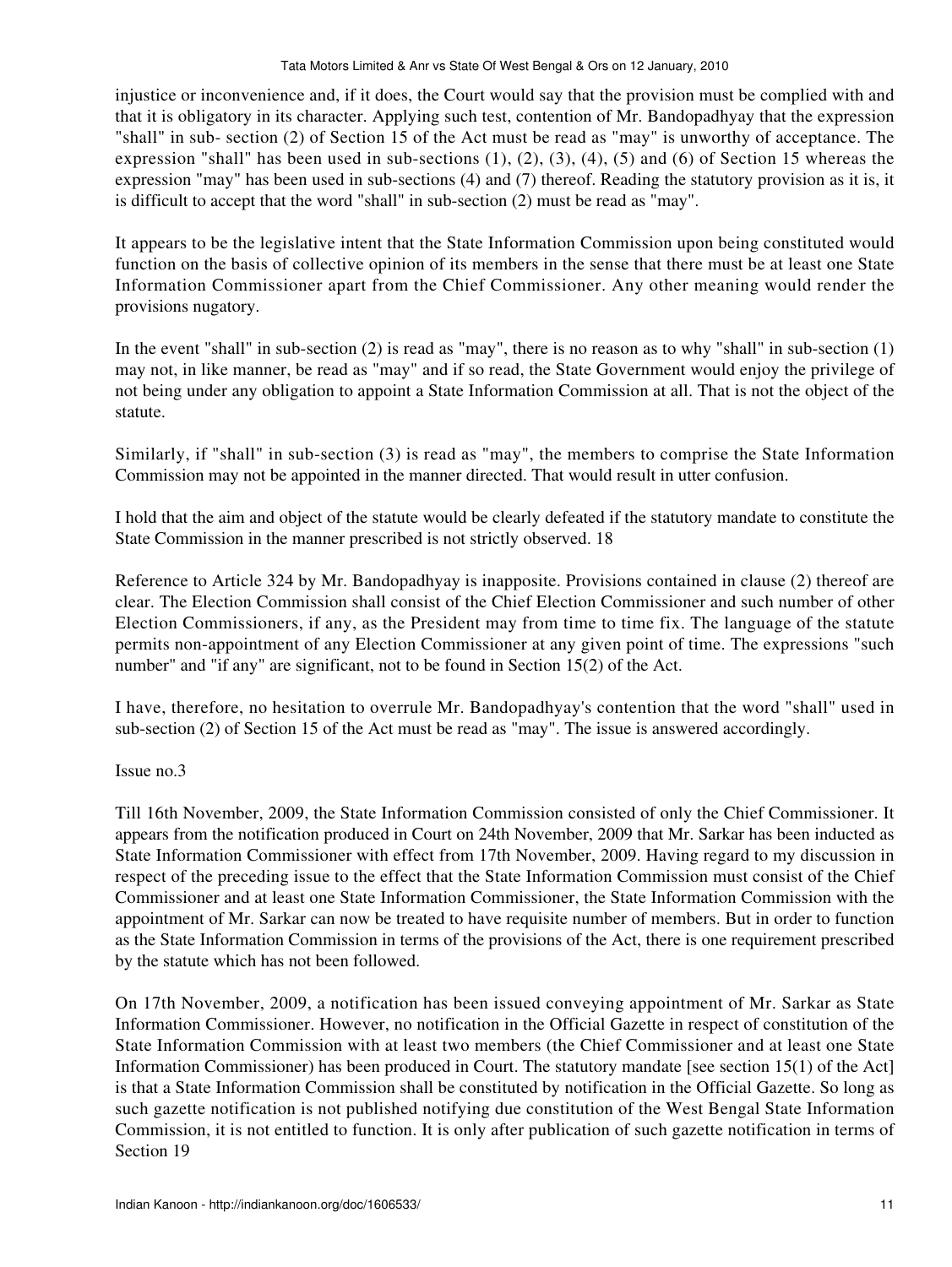15(1) that the State Information Commission shall be authorized to exercise the powers conferred on and to perform the functions assigned to it under the Act. Reliance placed by Mr. Pal on the decision in Arjun Singh (supra) is of no assistance to him. The said decision was rendered in a completely different fact situation. The defendant in the suit had applied under Order 9 Rule 13, Civil Procedure Code for setting aside the ex parte decree passed against him and prayed for reopening of the proceedings which had been conducted in his absence. The application had been dismissed as barred by res judicata since an earlier application filed by him under Order 9 Rule 7 had been dismissed. The Apex Court opined that the Civil Judge was not competent to entertain the application dated 31st May, 1958 purporting to be under Order 9 Rule 7 of the Code and that consequently the reasons given in the order passed would not be res judicata to bar the hearing of the petition under Order 9 Rule 13. The observations of the Apex Court on which Mr. Pal relied on have to be read in the context of the factual situation presented before it in that case. The defendant in that case had not appeared on the date fixed for ex parte hearing which led the Trial Court to hear the plaintiff and reserve its judgment. The defendant appeared after the conclusion of hearing but before delivery of judgment and filed an application under Order 9 Rule 7. The Civil Court rejected the application. It was in such a fact situation the Apex Court observed that the Court having reserved judgment, the stage contemplated by Order 9 Rule 7 had passed and that the only stage that was yet to be completed is to pronounce the judgment and pass the decree. In such circumstances, it was held that there was no hiatus between the two stages of reservation of judgment and pronouncing the judgment so as to make it necessary for the Court to offer to the party the remedy of getting orders passed on the line of Order 9 Rule 7. The case here is absolute different. Apart from anything else, it is not that the State Government has prayed for rehearing of the matter after appointment of Mr. Sarkar in the State Information Commission as the State Information Commissioner. It is the Court that had recalled its order reserving judgment for the purpose of hearing the State further on the point urged by Mr. Pal regarding constitution of the State Information Commission. In a case of the present nature, the Court of Writ has ample power to take into consideration any subsequent event that 20

may have occurred having bearing on the issue at hand prior to pronouncing the judgment. The objection of Mr. Pal is overruled being misconceived.

I answer the issue holding that the State Information Commission would be justified to consider the appeal/complaint of the ninth and tenth respondents after the State Government complies with provisions contained in Section 15(1) of the Act. Issue No.4

This issue was raised by the petitioners for the first time in course of these proceedings.

The eighth respondent, being the leader of the opposition in the Legislative Assembly of this State had made a request for information dated 10th November, 2006 before the State Public Information Officer, Commerce & Industries Department, Government of West Bengal. That request was declined and his application stood disposed of by the State Public Information Officer by an order dated 8th December, 2006. The eighth respondent did not file any appeal against the order dated 8th December, 2006 in terms of provisions contained in Section 19(1) of the Act. He also did not approach the State Information Commission with any complaint under Section 18 of the Act feeling aggrieved by such refusal.

It would, therefore, appear that the eighth respondent did not pursue either of the remedies provided in Sections 18 and 19 of the Act. He, thus, cannot be treated as a person aggrieved by non-disclosure of information sought for by him. In such circumstances, the eighth respondent has no right to participate in the proceedings before the State Information Commission.

It is true that by my earlier order dated 26th September, 2008, in the first round of litigation between the parties, I had directed the Chief Commissioner to hear all the respondents. That included the eighth respondent also. However, such order ought not to have been passed in the absence of any appeal or complaint having been lodged by the eighth respondent before the State Information Commission. It is equally true that the petitioners did not carry the said order 21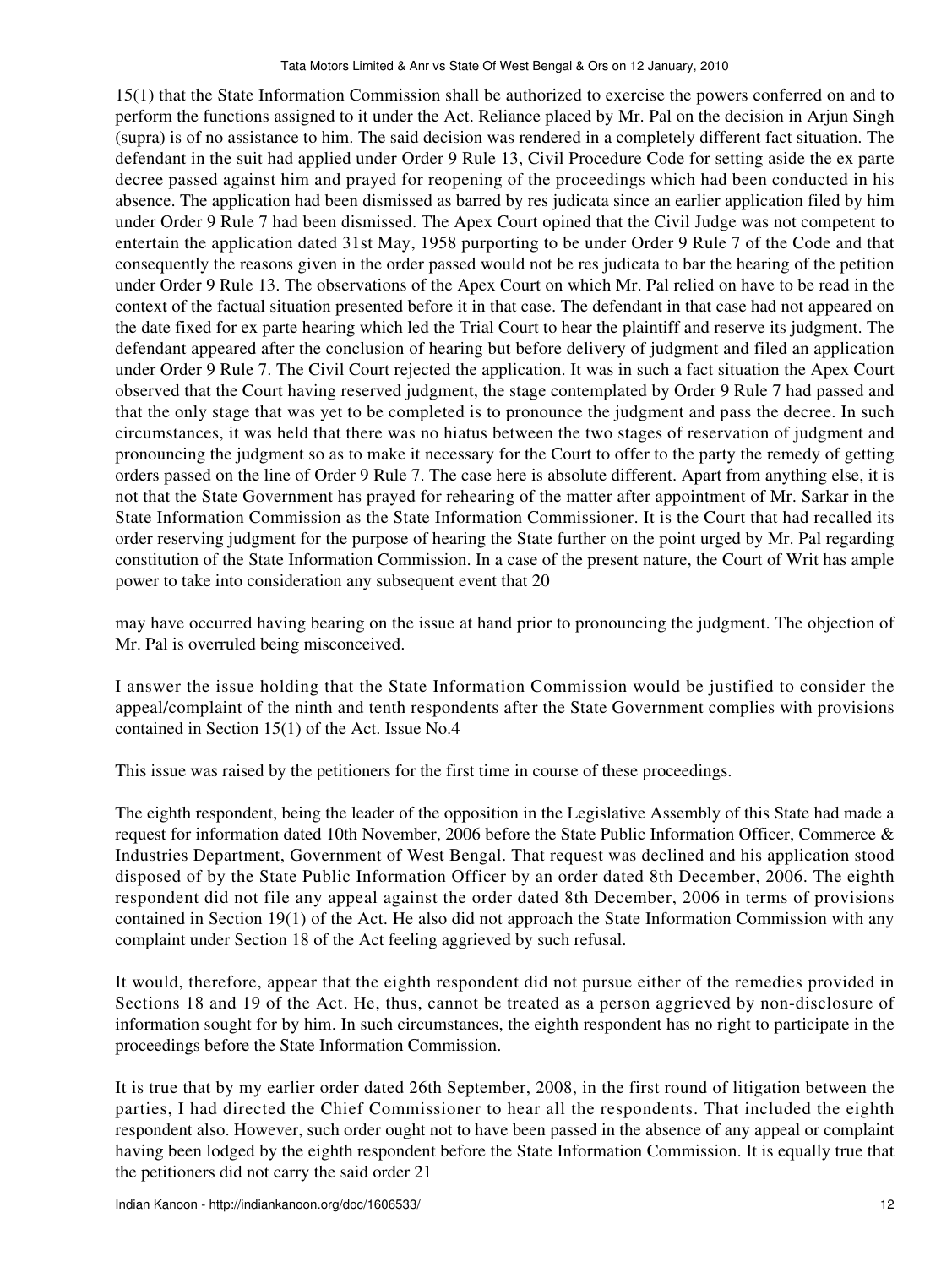dated 26th September, 2008 in appeal and accepted the order by which the eighth respondent was extended opportunity to participate in the proceedings before the Chief Commissioner. That order, manifestly, is an order passed on an incorrect appreciation of the factual position. Though Mr. Pal sought to accept the responsibility for not bringing such fact of non-filing of appeal/complaint by the eighth respondent to my notice, I do not consider him blameworthy. Counsel for a party, whatever be his stature, as an officer of Court is duty bound to render effective assistance to the Court to dispense justice. It is as much the duty of the Court to ascertain the correct position on facts from counsel appearing before it and on perusal of the materials on record to pass appropriate orders based on proper appreciation thereof. It would be wholly improper for the Court to shift the blame on others. There is no loss of prestige or majesty if the Court admits a mistake committed by it. A patent mistake appearing on the face of the record cannot be allowed to perpetrate. Justice requires that within the bounds of its limits, the Court rectifies the mistake. The Court of Writ has plenary power to correct a mistake committed by it. Accordingly, on a review of the order dated 26th September, 2008, I hold that the eighth respondent shall have no further right of participation before the State Information Commission. The issue is answered accordingly.

## Issue No.5

This issue was also not raised before the Chief Commissioner by the petitioners despite liberty granted by order dated 26th September, 2008. Although the State Information Commission, duly constituted, would be competent to decide the issue, I consider it proper to deal with and dispose of the same for it touches the jurisdiction of the Commission and also with a view to shorten the proceedings, which have already been delayed. The ninth respondent's request for information under Section 6 of the Act before the State Public Information Officer is dated 12th October, 2006. Such request was also declined by order dated 10th November, 2006. Feeling aggrieved by the said order, the ninth respondent preferred an appeal before the Joint Secretary and Appellate Authority, Commerce & Industries 22

Department, Government of West Bengal on 8th December, 2006. This was in exercise of right conferred by Section 19(1) of the Act. It is, however, not in dispute that no order was passed by the Appellate Authority on such appeal. Long  $1\hat{A}\frac{1}{2}$  years later, a second appeal was preferred by the ninth respondent before the State Information Commission on 29th August, 2008. Mr. Pal contended that a second appeal could be filed before the State Information Commission under Section 19(3) against a decision given by the Appellate Authority under Section 19(1) thereof and not otherwise. Decision on the appeal of the ninth respondent not having been given by the Appellate Authority, the second appeal is not maintainable in law and the State Information Commission exceeded its jurisdiction in entertaining the same. Assuming that a second appeal could be preferred against the inaction of the Appellate Authority to pass orders on the appeal, he further contended that the time limit of 30 days to dispose of a request in terms of Section 7 of the Act would equally apply to the first appellate authority. In the event the first appellate authority does not pass any order on the appeal directing access to information as sought for within 30 days of receipt thereof, an appeal if lies to the second appellate authority must be filed within 90 days from the date on which the decision should have been made. However, the second appeal before the State Information Commission was filed by the ninth respondent more than a year beyond the period of limitation and, therefore, the same was also time barred.

So far as the 10th respondent is concerned, he contented that he had also not filed any appeal before the Appellate Authority as mentioned in Section 19 of the Act and, therefore, the State Information Commission was thoroughly unjustified in considering his grievance arising out of the State Public Information Officer's refusal to grant access to information, as asked for. It is true that the ninth respondent approached the State Information Commission on 29th August, 2008 i.e. more than  $1\hat{A}/2$  years after filing of the first appeal on 8th December, 2006. No order having been passed by the first appellate authority on the appeal, the question that naturally arises is whether a second appeal would lie before the State Information Commission? Right to file a second appeal is traceable in sub-section (3) of Section 19 of the Act which reads as follows :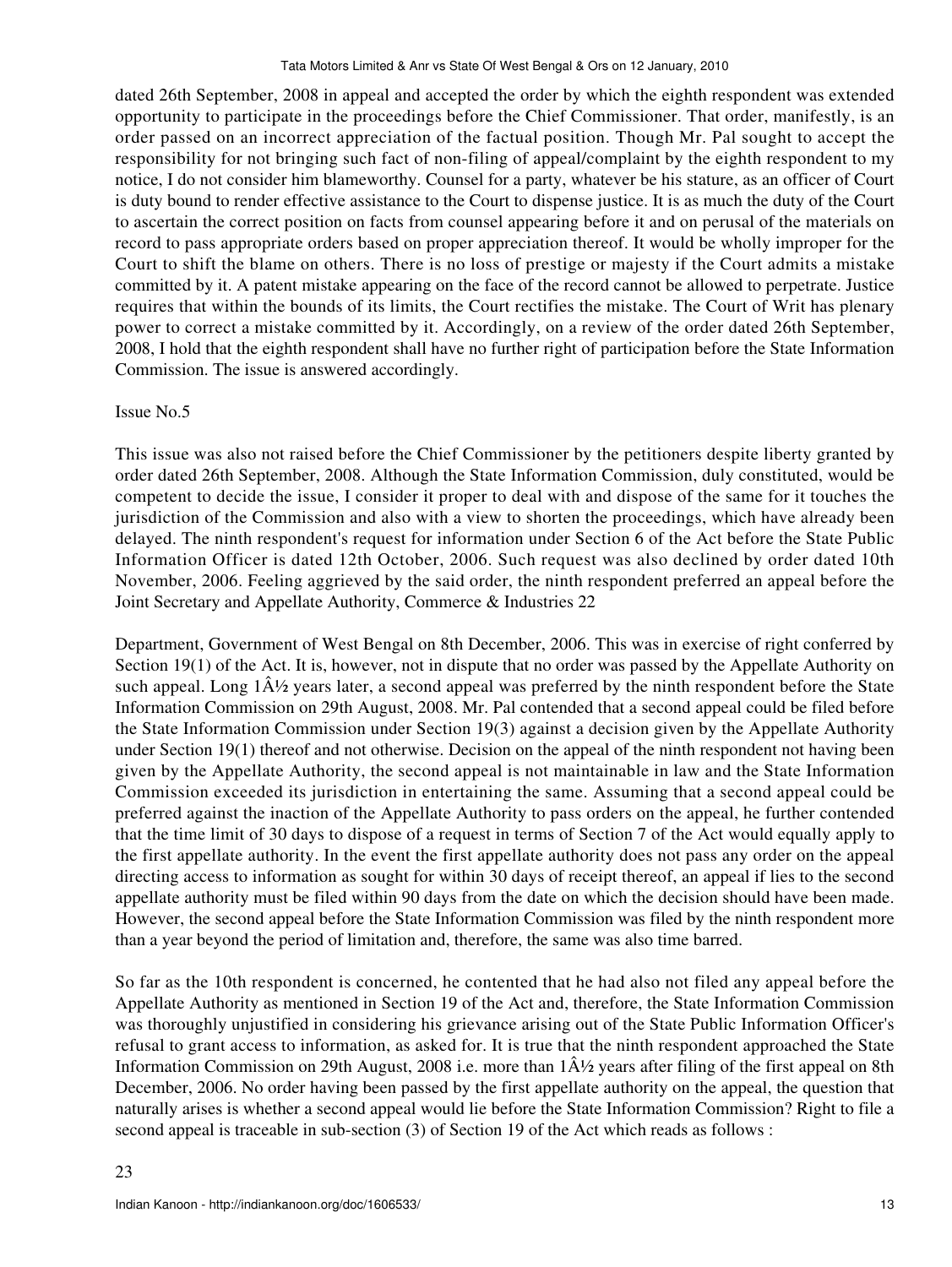"19 (3). A second appeal against the decision under sub-section (1) shall lie within ninety days from the date on which the decision should have been made or was actually received, with the Central Information Commission or the State Information Commission: Provided that the Central Information Commission or the State Information Commission, as the case may be, may admit the appeal after the expiry of the period of ninety days if it is satisfied that the appellant was prevented by sufficient cause from filing the appeal in time."

Although the concerned provision uses the expression "within 90 days from the date on which the decision should have been made", sub-section (3) of Section 19 does not provide the period within which the appeal is to be decided. The time limit for disposal of appeal, however, is provided for in sub-section (6) of Section 19. Sub-section (6) reads as follows : "19 (6). An appeal under sub-section (1) or sub-section (2) shall be disposed of within thirty days of the receipt of the appeal or within such extended period not exceeding a total of forty-five days from the date of filing thereof, as the case may be, for reasons to be recorded in writing."

It is, therefore clear that the statutory mandate for disposal of an appeal filed under sub- section (1) of Section 19 is not more than 30 days from date of receipt thereof. In my considered view, having regard to the provisions contained in Section 7 of the Act providing that the request has to be disposed of not later than 30 days of receipt thereof and provisions contained in sub-section (6) of Section 19 to the effect that an appeal under sub- section (1) thereof has to be disposed of, also within 30 days from date of its receipt, the legislative intent is clear that the original and the appellate authorities are not authorized to sit on a request for information under Section 6 of the Act or on an appeal under Section 19 (1) thereof, as the case may be, for an indefinite time without giving a decision. The State Public Information Officer, for not providing information as asked for within the time limit mentioned in Section 7, is liable to face penal consequences (see Section 20 of the Act). However, like provision is not to be found in the Act in respect of inaction of the Appellate Authority to decide the appeal within the time frame fixed by sub-section (6) of Section 19. Normally, provisions containing a time-frame for a particular action are considered directory. But having regard to the various provisions of the Act, the time limit in Section 7(1) has to be held to be mandatory. I need not decide on this petition whether the time limit prescribed by Section 19(6) is also mandatory or not but there can be no doubt that the provision of law has to be substantially complied with. Once 24

sub-section (3) of Section 19 provides that a second appeal against the decision under sub- section (1) thereof would lie "within ninety days from the date on which the decision should have been made", the right to prefer a second appeal would have to be read in the statute as having accrued in a case where the first appellate authority refuses to give his decision and in such case refusal to give the decision would have to be treated as the decision liable to be appealed against in terms of sub-section (3) of Section 19. The second appeal filed by the ninth respondent cannot, therefore, be said to be not in order only because no decision was given by the first appellate authority.

However, having regard to the fact that the second appeal was filed by the ninth respondent more than ninety days after the decision ought to have been made by the first appellate authority in terms of sub-sections (1) and (6) of Section 19, the State Information Commission may admit the appeal after being satisfied that the ninth respondent, being the appellant, was prevented by sufficient cause from filing the appeal on time. It does not appear from the records that any such order had been passed by the Chief Commissioner. Even if such an order has been passed, it is a nullity. Therefore, after the formality of publication of notification in the Official Gazette is complied with, the State Information Commission shall proceed to consider whether the ninth respondent furnished proper explanation or not in respect of belated filing of the appeal before it considers the same on merits. For the purpose of a decision in so far as the tenth respondent's grievance is concerned, sub-section (1) of Section 18 of the Act together with clause (b) thereof has to be read. It reads : "18. Powers and functions of Information Commissions.--(1) Subject to the provisions of this Act, it shall be the duty of the Central Information Commission or State Information Commission, as the case may be, to receive and inquire into a complaint from any person,--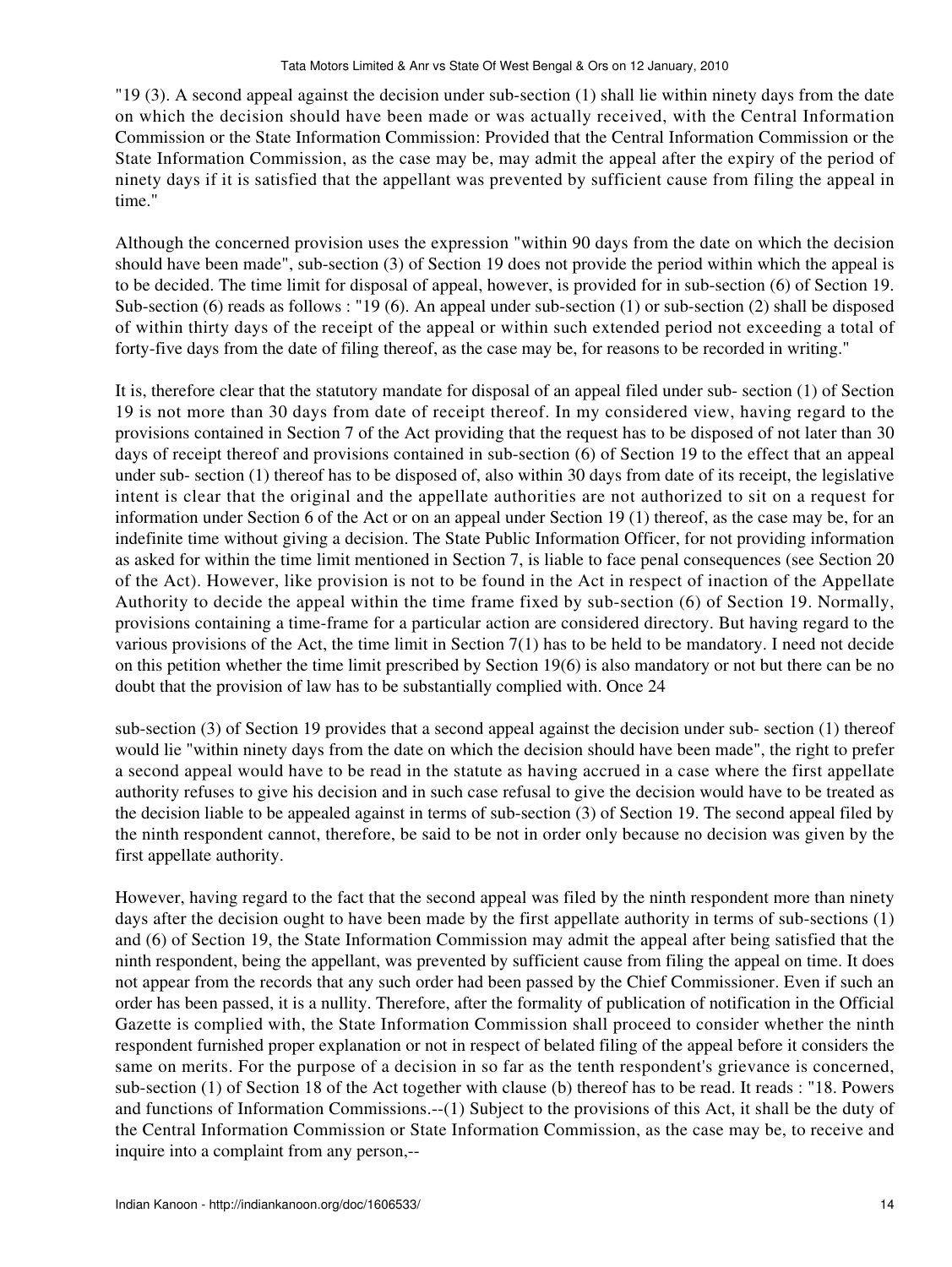(b) who has been refused access to any information requested under this Act;" Mr. Chowdhury is correct in his submission that once a State Public Information Officer rejects an application for information or refuses to act on such application within the time limit prescribed therefor, the aggrieved information seeker has two remedies under the Act. One of 25

these is to approach the Appellate Authority under Section 19(1). The other is to bring it to the notice of the State Information Commission by filing a complaint that request for information under the Act has been refused. The refusal may arise out of inaction; it may also arise out of rejection of an application. There is also substance in the submission of Mr. Chowdhury that in case of refusal to give access to information, the statute provides a choice to the information seeker and that in exercise of such choice, he approached the State Information Commission with a complaint. Filing of such complaint is provided for in law and the same having been filed on 2nd February, 2007 i.e. well within 30 days from the date of the order dated 11th January, 2007 passed by the State Public Information Officer rejecting the application under Section 6, the State Information Commission had acted in terms of power conferred by Section 18 to enquire into such complaint. It is settled law that if statute provides more than one remedy, the aggrieved person has the right to choose the forum competent to remedy his grievance [see Dhannalal Vs. Kalawati Bai, reported in (2002) 6 SCC 16 and LIC of India vs. R. Suresh, reported in AIR 2008 SCW 2793]. A complaint against refusal to furnish information being statutorily recognised, the State Information Commission would be perfectly justified in enquiring into it as part of its duty as mandated by Section 18(1) of the Act. The complaint filed by the tenth respondent is, therefore, held to be maintainable.

The issue is answered accordingly.

Issue Nos. 6 & 8

These issues are taken up for consideration together.

At this stage, I consider it inappropriate to give any decision on these issues. If not already notified, as and when constitution of the State Information Commission is duly notified by publication in the Official Gazette, it shall be open to it in terms of provisions contained in the Act to decide the issues raised before it by the parties. The preliminary issue raised by the petitioners as to whether or not on abandonment of the project and consequent relocation of the factory from Singur to Sanand the ninth and tenth respondents can continue to assert their rights to seek information ought to be decided by the State Information Commission first. If the preliminary 26

issue is decided against the petitioners and in favour of the information seekers, the State Information Commission would be entitled to determine whether the information sought for by the information seekers is exempt from disclosure in terms of provisions contained in Section 8(1)(d) of the Act or not.

Although extensive arguments had been advanced on these issues, I have refrained myself from deciding the same based on the authority of the decision of the Apex Court in State of West Bengal vs. Nuruddin Mullick, (1998) 8 SCC 143. There, the Court ruled that a Writ Court would interfere where the statutory authority has not exercised its discretion; it may also interfere in a case where discretion has been exercised by such authority for ascertaining whether the discretion has been validly exercised or not, but it would be inappropriate for the Court to substitute itself for the statutory authorities to decide the matter. Since proceedings before the State Information Commission that have been carried by the ninth and tenth respondents are yet to be duly considered by the duly constituted State Information Commission, in all fairness, it should be allowed to discharge its duties as envisaged in the Act.

The fact that at one particular point of time I had expressed interest to ascertain from the petitioners' representative as to how disclosure of the annexures to the MOA would result in disclosure of matters pertaining to commercial confidence and trade secret is no longer of any relevance having regard to the